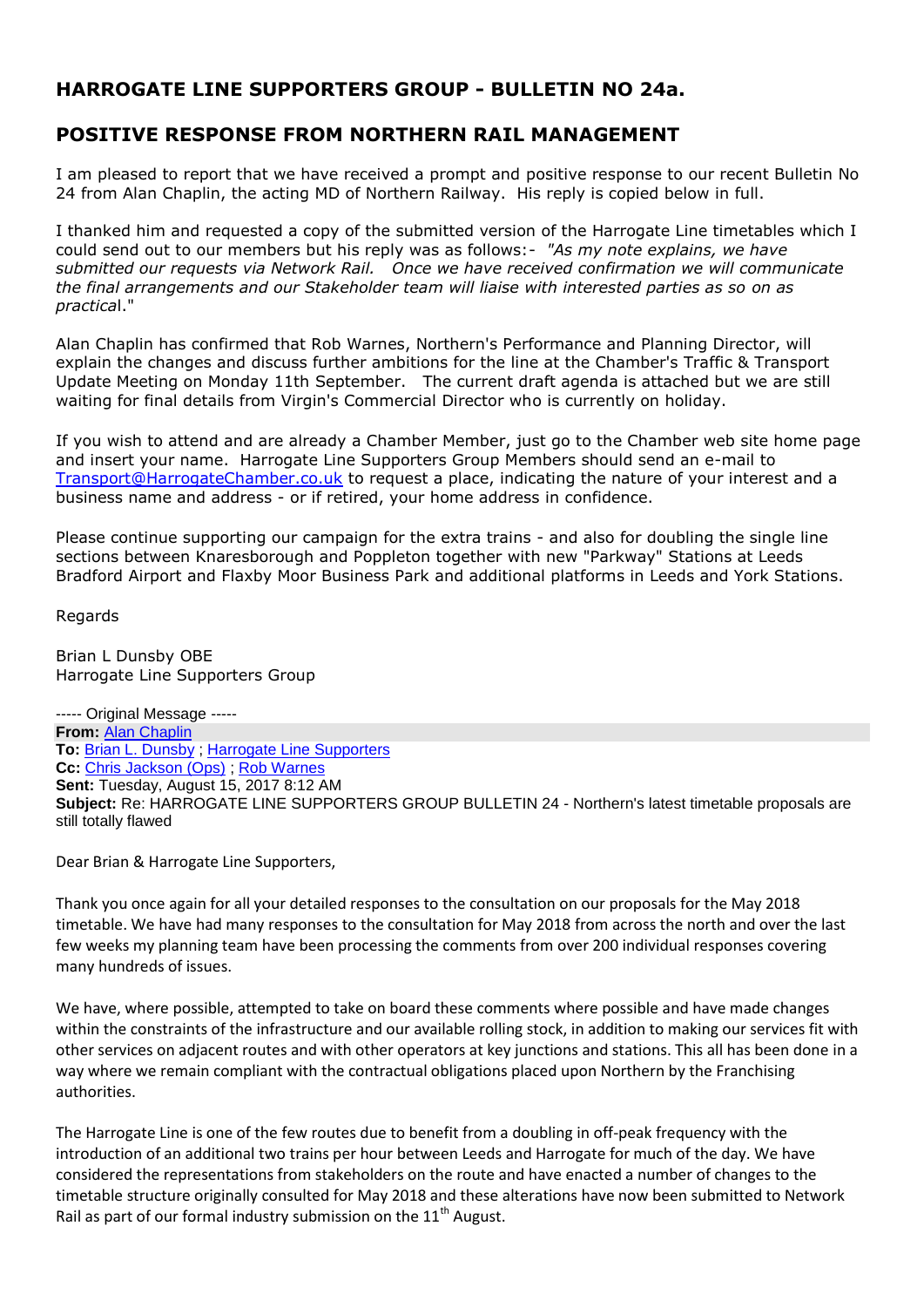In summary we have worked hard to improve the through journey opportunities across Harrogate without the need to change trains and now the vast majority of services between Leeds and Knaresborough and between Leeds and York will call at all stations on route. The additional services that will operate twice per hour during the day between Leeds and Harrogate will now call at Horsforth and additionally at Hornbeam Park as per the request from stakeholders. It has not been possible to develop a timetable where these additional services can call at more stations along the route because of interactions with existing services on other adjacent routes at the busy junctions approaching Leeds and the platform capacity at both Harrogate and Leeds stations.

We would welcome the opportunity to share our plans for the Harrogate Line at the forthcoming Harrogate District Chamber Meeting on the 11<sup>th</sup> September and our Performance & Planning Director, Rob Warnes, is happy to accept the invitation and to discuss further ambition for the line in future years.

We understand and share your passion for developing a better rail service on the Leeds – Harrogate – York Line and we view the May 2018 timetable change as a first step on a programme of interventions that will further improve services over the next few years. The team at Northern look forward to working with Harrogate Line Supporters and the Harrogate District Chamber to promote rail services in the area and to secure much needed further investment in the line. We are already working with North Yorkshire Council and Network Rail to develop an infrastructure upgrade that could facilitate the doubling of service frequency between Harrogate and York.

Northern have already invested significant funds improving Harrogate Station and we will be investing in other stations along the route as part of our Station Improvement Fund. From next year we will be improving the rolling stock operating on the line with the introduction of the class 170 trains and by the end of 2019 all trains operating on the Harrogate Line will have been fully re-furbished and the Pacer trains will have been withdrawn.

Kind regards Alan Chaplin Interim MD and Programmes Director

-------- Original message -------- From: "Brian L. Dunsby" <Brian.Dunsby@HarrogateLine.org> Date: 13/08/2017 21:48 (GMT+00:00) To: Harrogate Line Supporters <info@harrogateline.org> Subject: HARROGATE LINE SUPPORTERS GROUP BULLETIN 24 - Northern's latest timetable proposals are still totally flawed

## **HARROGATE LINE SUPPORTERS GROUP - BULLETIN NO 24.**

## **Re: Northern Rail timetable changes December 2017 & May 2018 are still totally flawed**

With considerable regret we have to report that the Northern Railway management team appear unwilling or unable to make the necessary changes in their draft timetables for the Harrogate Line that are due to come into operation in December 2017 and May 2018.

Contrary to the original intentions and business case, and our collective expectations, and despite extensive campaigning, the extra trains which should double the frequency between Harrogate and Leeds will only stop at Horsforth for most of the day. This significantly undermines the original business case, runs contra to the corridor's needs and is diametrically opposed to the revenue and ridership analysis which clearly supports the provision of a 15 minute interval walk-up service serving most or all stations, which was in line with experience gained across the country regarding benefits and costs. This will leave Burley Park, Headingley, Weeton, and Pannal, without any extra trains whilst Hornbeam Park may be served by only a few of the extra trains during the peak hours and will remain at two per hour for most of the day. Whenever there is an event on at either the GYS or Headingley stadium, users will be pointing the finger of ineptitude at railway management as nearly empty trains pass through these stations and then come to a stand at signals outside Leeds or Harrogate! Meanwhile, when the scheduled stopping trains do arrive at the "missed stations" they will most likely already be full and passengers will be left behind as often happens now.

The initial proposals for May 2018 were even worse with some services running "fast" between Knaresborough and York missing out stops at Cattal, Hammerton and Poppleton and this cross-district journeys could require a change of trains at Harrogate - how absurd!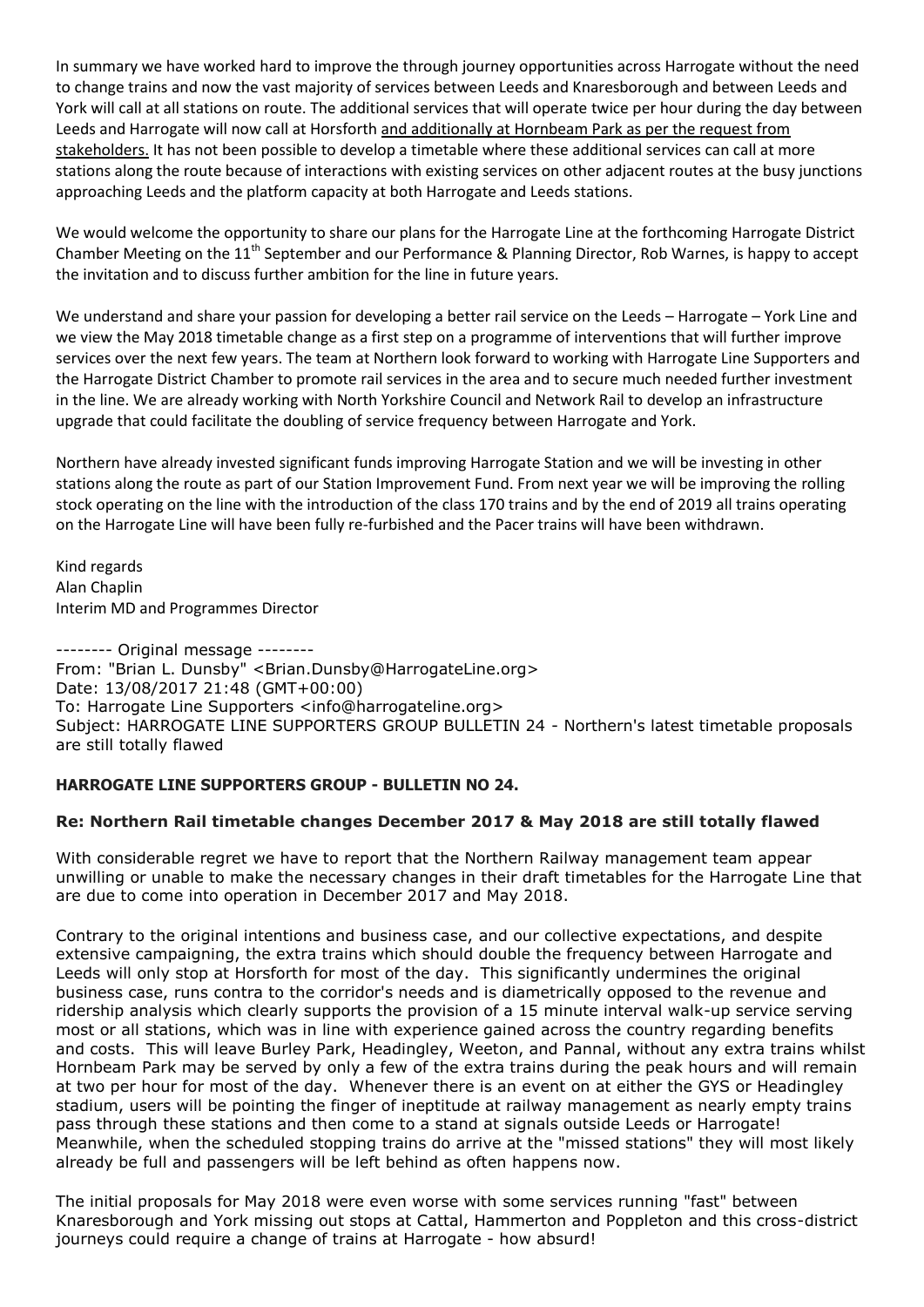We have previously circulated Bulletins 21, 22 & 23 highlighting the technical and commercial reasons for the very basic requirement that ALL TRAINS SHOULD STOP AT ALL STATIONS EVERY 15 MINUTES.

We have had two meetings with Northern Rail management to explain the basic requirements of businesses, residents and visitors, without any satisfactory response. They claim that they cannot operate the services we seek due mainly to conflicts with other services at each end of the route. Specifically they say that occurs on the approaches via Wortley and Armley Junctions into Leeds Station and via Skelton Junction into York Station. Hence the Harrogate Line timetable is erratic and not "clock-face" as we demonstrated was both necessary and feasible. T here are no changes actually needed between Harrogate and York and as a 15 minute service already exists for Harrogate services in the peaks between Leeds and Horsforth, the above statements cannot be true. It appears more likely that the primary constraints are being caused by the availability of vehicles - insufficient rolling stock resources (as a consequence of the national electrification fiasco caused by Network Rail and the DfT) and other decisions around rolling stock (such as the refusal to allow upgraded class 14X vehicles in the Northern franchise). In the current scenario it would appear that the decision is a complete shot in the foot.

There are also infrastructure constraints at Harrogate station (platform capacity) which none of the railway management parties (Network Rail, franchise operator (Arriva) or DfT) appear to have contemplated in advance, thus bringing into serious question their collective competence to manage the system effectively and efficiently. This latter constraint could be resolved through the provision of a central platform on the through line at Harrogate station, which is already signalled for the required train movements.

Northern have now submitted their "final" timetables to Network Rail who allocate the paths when they consider the total schedules for Northern, Transpennine, Cross-Country and Virgin Trains East Coast. We have not yet been sent these final timetable proposals for the Harrogate Line but we are now very pessimistic. In a feeling of desperation, Brian has sent the following message to the Northern Management Team pleading for better treatment for the Harrogate Line - which they have previously claimed is one of the most profitable routes in the region.

Brian has also invited a Director from Northern Rail to attend the next Harrogate District Chamber Meeting on Monday 11th September to explain their plans for improving services on the Harrogate Line from December 2017. VTEC, LBA and Transdev Senior Executives are also speaking on their transport developments. Guests will be welcome but must pre-book via the Chamber web site.

We are very sorry that all the support and feedback which members have given us has not convinced Northern Rail management to provide the services that this District needs. If you have any senior contacts who may have influence within Northern Rail, Network Rail or Rail North or DfT, please make it clear that the proposed "non-stop" extra trains on the Harrogate Line will not serve around 40% of current users of the line whilst they will not attract many new users if the trains do not stop to pick them up at five out of the six stations between Harrogate and Leeds. Saving a few minutes on the short journey between Harrogate and Leeds by missing out all but one of the stops, whilst also throwing away any notion of a 15" standard "walk-up" interval, does not make sense to our members who have responded to us. It also significantly sub-optimizes the originally projected ridership and revenue expectations that were reliably forecast to be achieved from a 15 minute standard interval "all-stops" service.

Personal comments from:

Brian L Dunsby & Mark J Leving HARROGATE LINE SUPPORTERS GROUP. P O Box 888, Dept HT13, HARROGATE HG2 8UH Tel: 01423 879208 Fax: 01423 870025 Mobile: 07836 537512 [brian.dunsby@harrogateline.org](mailto:brian.dunsby@harrogateline.org) [www.harrogateline.org](http://www.harrogateline.org/)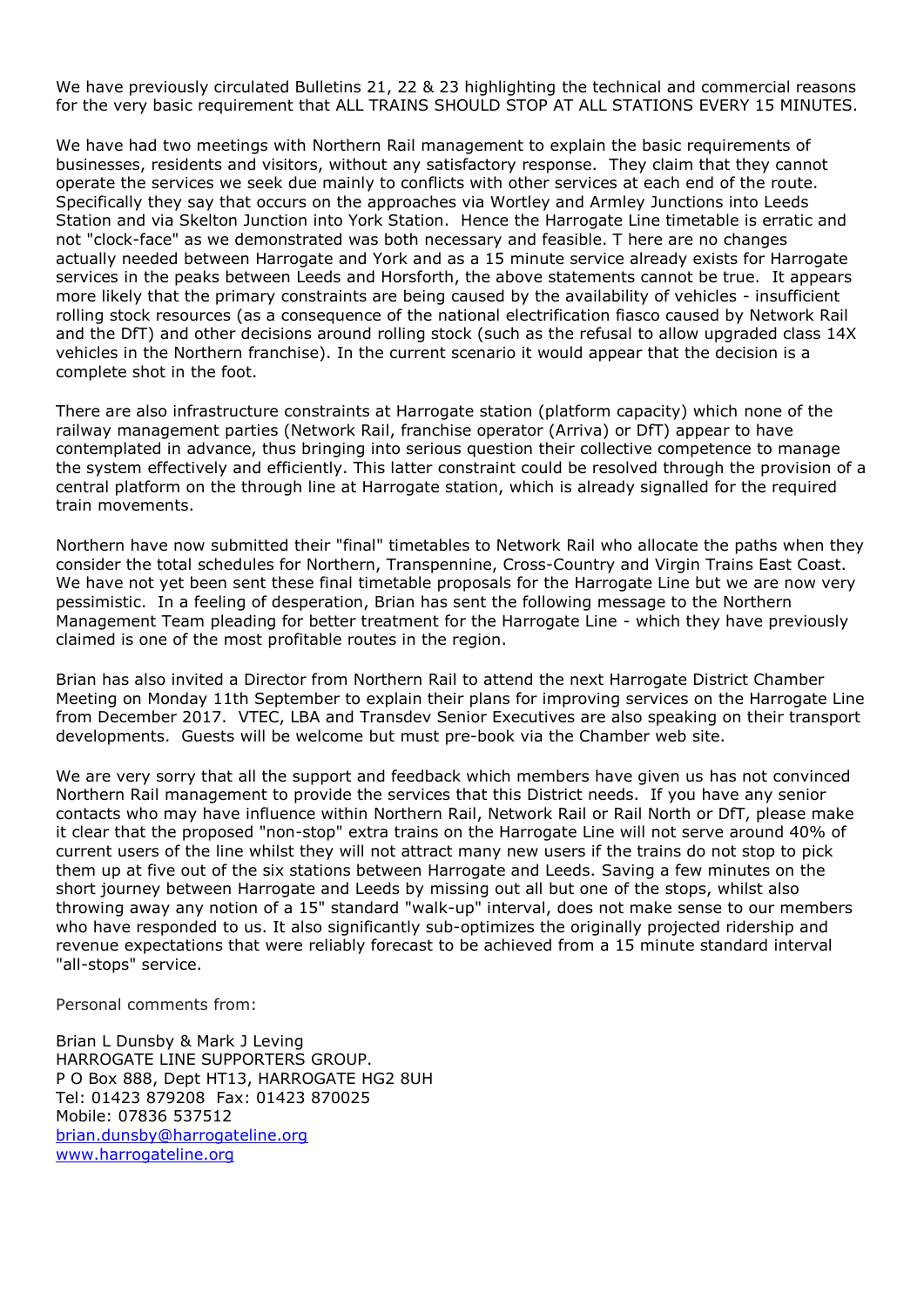### COPY FOR INFORMATION OF OUR LATEST MESSAGE TO NORTHERN RAILWAY:

----- Original Message ----- Sent: Tuesday, August 08, 2017 11:01 PM Subject: Re: Harrogate Line Timetable Meeting - latest proposals are flawed

To: Mark Glenister Service Development Manager, Northern Railway

#### Mark

The recent meeting with yourself and the Harrogate Borough Council transport team was very frustrating as it seemed that you had taken very little notice of the extensive submissions made by the Harrogate Line Supporters Group, highlighting the fundamental flaws in your proposed Harrogate Line timetables for December 2017 and May 2018. West Yorkshire Combined Authority, Leeds City Council, Rail Future Yorkshire and numerous local businesses had also supported our strong objections.

We submitted a detailed portfolio of evidence by post and e-mail to the Northern Railway Management Team on 7th July comprising Harrogate Line Supporters Group Bulletin 22a (ref HT452 plus 7 appendices) This followed our previous Bulletin on 6th June (ref HT466) TOTAL 30 PAGES.

We have suggested an alternative timetable which would overcome the main problems in your scheme, using the same rolling stock.

I am therefore just summarising below the key objectives which we consider are vital for this line to serve both the business and residential communities and also attract more visitors - which are in turn vital for the potential profitability of this line.

#### **1. FREQUENCY, DURATION & TIMING**

The services between Harrogate and Leeds should operate every 15 minutes from say 06.30 until at least 21.30. Extra services should operate every 30 minutes early morning until late evening - say from 05.30 to 06.30 and from 21.30 to 00.30 on weekdays and Saturdays.

All services should operate on a uniform clock-face timetable departing from Harrogate, except during the peak periods when extra services may be needed. This would provide a genuine "turn-up-and-go" service with maximum connectivity to other services from Leeds and York.

It is most important that the early morning and late evening services synchronise with the early and late London services and if possible the Cross-Country to Birmingham and the TPE Services to Manchester Airport.

#### **2. STATIONS**

Ideally all trains should call at all stations so that all residents and businesses can benefit equally from the services. Skip-stopping is not justifiable for the small time saving on a relatively short journey time.

The current Knaresborough and York services must call at all Stations in order to maintain the current connectivity along the line.

Your latest proposals show during most of the day, 50% of the trains will be running between Leeds and Harrogate stopping only at Horsforth, leaving potential passengers standing on the platform at the other five intermediate stations - namely Burley Park, Headingly, Weeton, Pannal and Hornbeam Park. This is simply to save 6 to 8 minutes off the journey time for those who are going all the way.

The ORR statistics show that currently 40% of passengers use these intermediate stations, so no more than 60% of potential passengers will benefit - and it will no longer be the 15 minute "turn up and go" service which we all expected, and on which the Busiess Case for electrification was based.

This schedule will leave Burley Park, Headingly, Weeton, Pannal and Hornbeam Park with no more than they get now - a train every 30 minutes, whilst every 15 minutes as "fast" train will fly past not stopping to pick up about 40% of passengers on the line who rely upon these intermediate stations to get on or off the train.